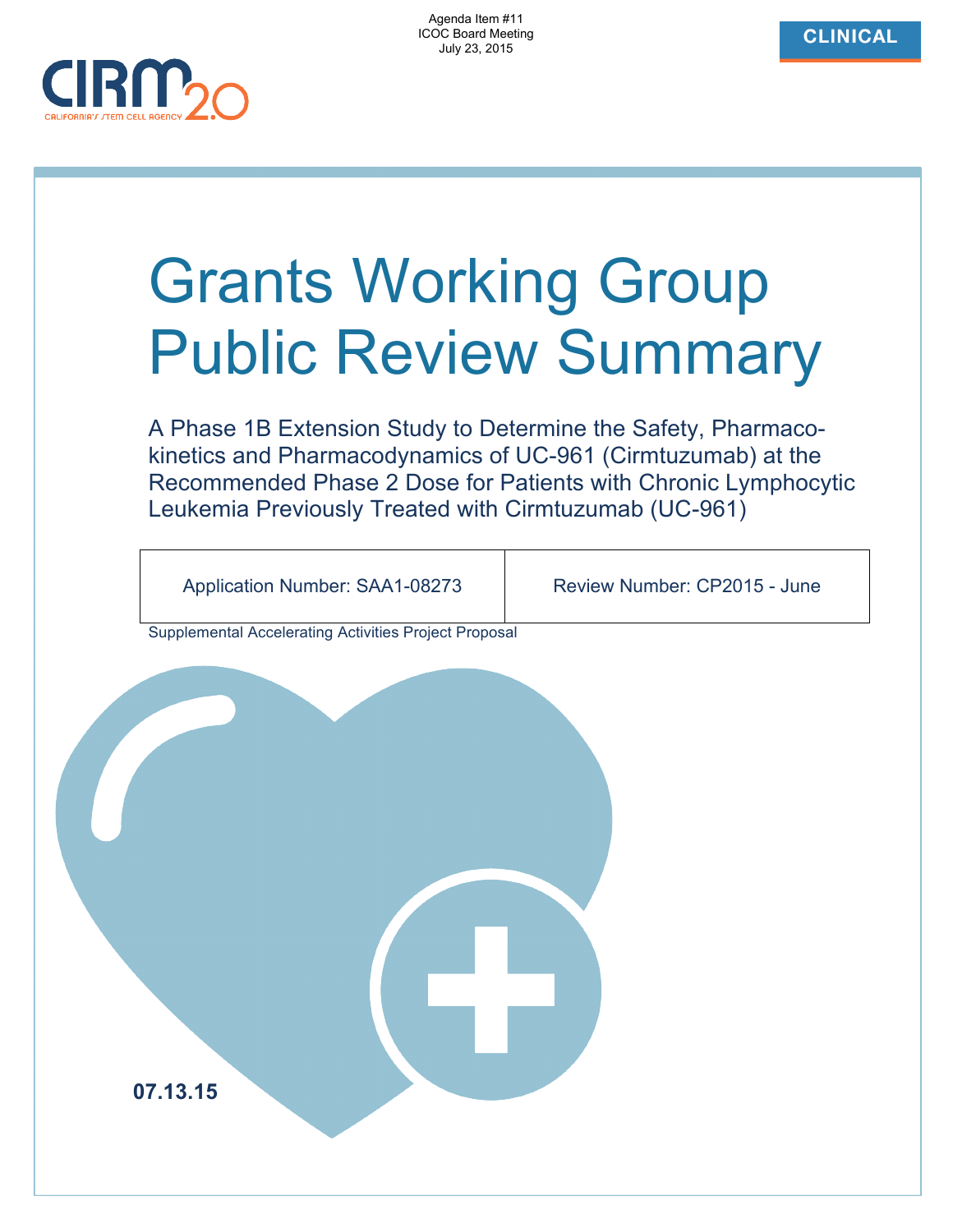# **CLINICAL**



# A Phase 1B Extension Study to Determine the Safety, Pharmacokinetics and Pharmacodynamics of UC-961 (Cirmtuzumab) at the Recommended Phase 2 Dose for Patients with Chronic Lymphocytic Leukemia Previously Treated with Cirmtuzumab (UC-961)

**APPLICATION NUMBER: SAA1-08273**

**REVIEW NUMBER: CP2015 - June**

**PROGRAM ANNOUNCEMENT: Supplemental Accelerating Activities Projects**

### **Therapeutic Candidate**

UC-961 (Cirmtuzumab) - a humanized monoclonal antibody specific for ROR1, an enzyme that is a cancer stem-cell antigen

**Indication**

Chronic lymphocytic leukemia (CLL)

### **Unmet Medical Need**

Persistence of cancer stem cells (CSC) can allow for cancer to relapse after apparent successful therapy. For this reason, many cancers including CLL are considered incurable. Cirmtuzumab targets ROR1 and may effect eradication of CSC, potentially saving the lives of those with intractable cancer. CLL is the lead indication; however, cirmtuzumab also has anti-cancer-stem cell activity in other cancers.

## **Major Proposed Activities**

GMP manufacture of cirmtuzumab to provide sufficient antibody for completion of the extension-therapy trial

Conduct extension protocol for patients in the Phase I study who require additional treatment with cirmtuzumab

### **Funds Requested**

2,895,587 (\$0 Co-funding)

### **Recommendation**

Score: 2 Votes for Score 1 = 2 GWG members Votes for Score 2 = 6 GWG members Votes for Score 3 = 3 GWG members

- A score of "1" means that the application has exceptional merit and warrants funding;
- A score of "2" means that the application needs improvement and does not warrant funding at this time but could be resubmitted to address areas for improvement;
- A score of "3" means that the application is sufficiently flawed that it does not warrant funding, and the same project should not be resubmitted for review.

**CALIFORNIAT STEM CELL AGENCY**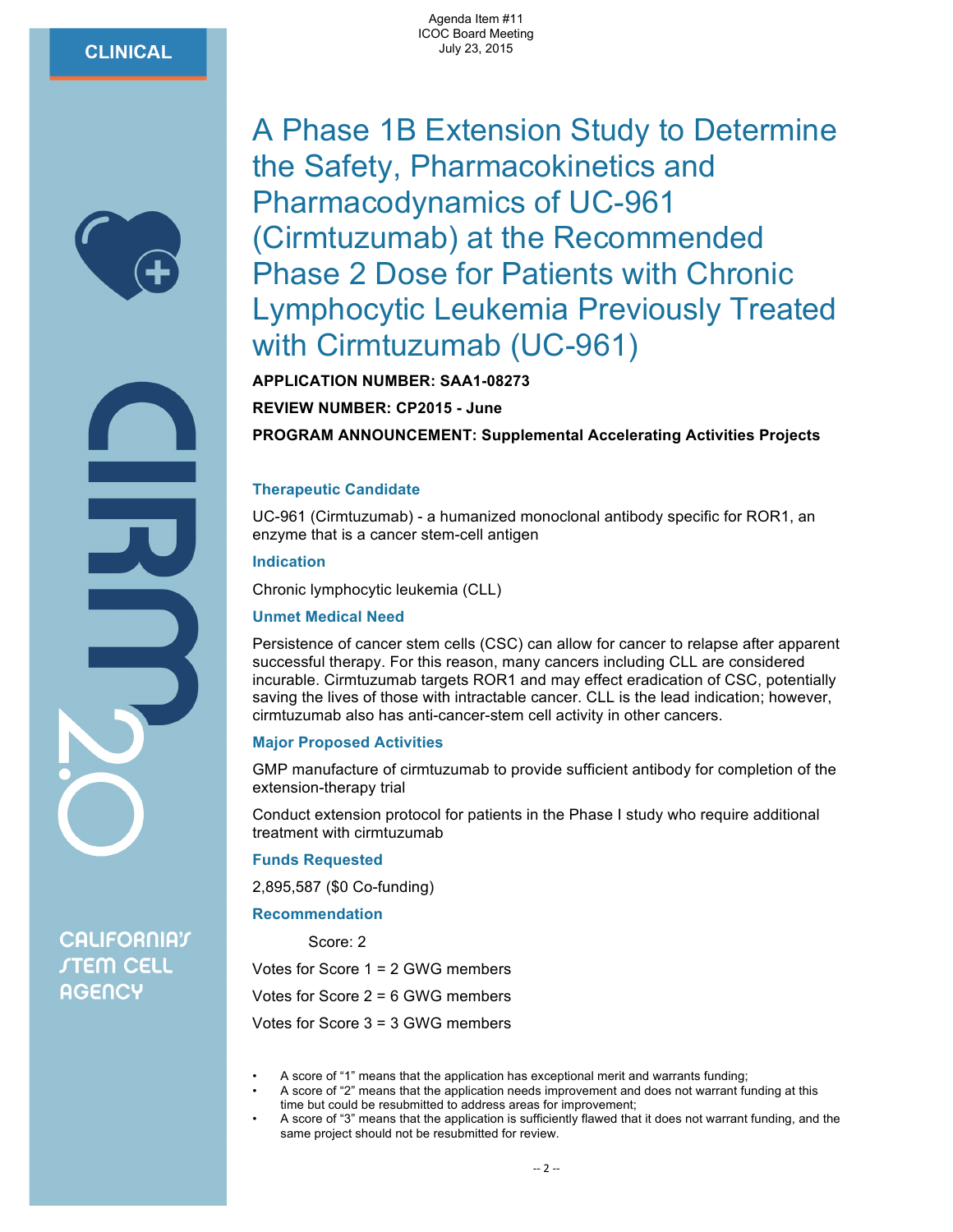# Review Overview

Reviewers expressed enthusiasm for the parent project and acknowledged the excellence of the team. However, they thought the proposed extension trial to be poorly designed and did not believe it would add value to the parent award, nor did they think it would accelerate or increase the likelihood of successful development of the therapeutic candidate.

# Review Summary

**Does the project hold the necessary significance and potential for impact?**

# **a) Consider whether the proposed activities add value to the parent award.**

- Reviewers did not think that the proposed extension trial would add value and expressed concern that it could be a distraction from the ongoing parent trial.
- Reviewers acknowledged that patients enrolled in the Phase 1 trial may be interested in ongoing treatment but did not consider the proposed Phase 1 extension trial to be an appropriate approach to addressing this issue.
- **b) Consider whether the conduct of these activities accelerates completion of the parent project, accelerates development of the therapy to patients, or increases the likelihood of successful development of the therapeutic candidate.**
	- The extension trial as proposed is not likely to accelerate development or increase the likelihood of success.
	- Reviewers were concerned that repeat dosing of patients prior to determination of the maximum tolerated dose (MTD) could complicate understanding of the Phase 1 data, and, therefore, potentially detract from the parent trial.
	- Reviewers agreed with the applicant that acceleration of the current dosing schedule is appropriate and could accelerate development of therapy. However, they thought acceleration could be better achieved by discussing the safety data collected to date with the FDA and proposing an accelerated and/or increased continuous dosing scheme in naïve patients.

# **Is the rationale sound?**

- **a) Consider whether the proposed activities are justified and integral to the core objective of the parent award.**
	- Reviewers thought it premature to initiate repeat dosing trials when the MTD is not yet defined and toxicities associated with higher doses are not known.
- **b) Consider whether there is evidence that pursuing these activities is necessary and appropriate at this time.**
	- Reviewers agreed with the applicant that it is appropriate to accelerate the dosing scheme at this time but did not think the applicant proposed an appropriate plan to do so.

# **Is the project well planned and designed?**

- **a) Consider whether the project is appropriately planned and designed to meet the objective of the program announcement and achieves meaningful outcomes to support further development of the therapeutic candidate.**
	- Though it would be meaningful to obtaining additional dosing information to support clinical development, reviewers found the proposed extension trial to

**CALIFORNIAT STEM CELL AGENCY**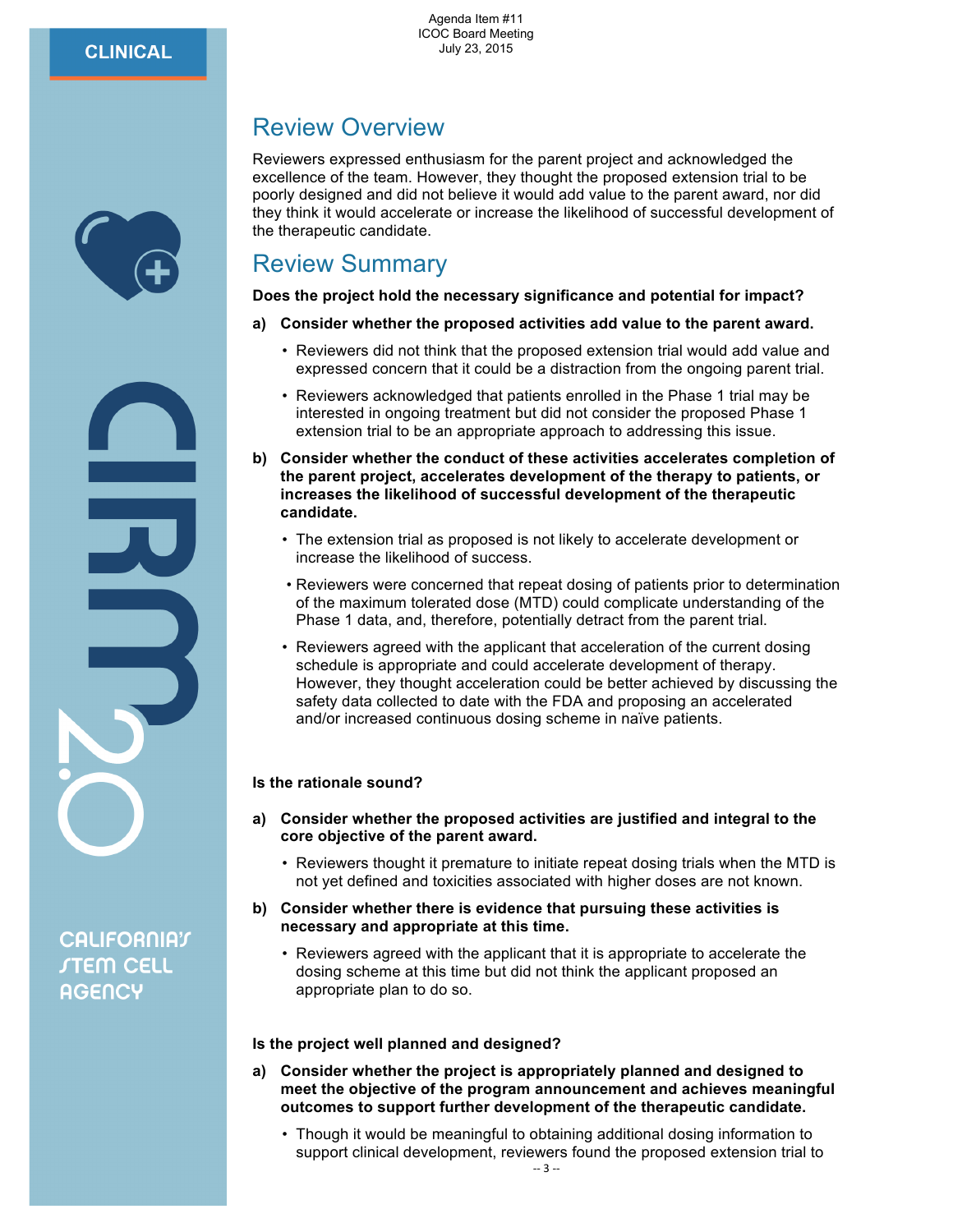

**CALIFORNIAT STEM CELL AGENCY** 

be poorly designed and did not think the applicant can obtain meaningful outcomes from the study as proposed.

- Some information on repeat dosing would be obtained in the proposed extension trial, but the data would likely to be difficult to interpret as single dose toxicities are not yet determined and repeat dosing is likely to complicate understanding of toxicities observed in the Phase 1 trial at higher doses.
- Reviewers were particularly concerned that inclusion of overlapping cohorts in the Phase 1 trial could complicate the ability of the applicant to determine the MTD, a critical element for moving the therapeutic candidate forward.
- Reviewers thought the plan to generate additional antibody for the study to be excellent.
- As previously mentioned, reviewers advised approaching the FDA with a new dosing scheme. However, if the FDA is not amenable, reviewers would be more receptive to an extension trial designed to demonstrate responses at higher doses and/or continuous doses in naïve patients.
- **b) Consider whether this is a well-constructed, quality program.**
	- Reviewers acknowledged the high quality of the parent project but did not think the proposed extension trial was of similar high quality.
- **c) Consider whether the project plan and timeline demonstrate an urgency that is commensurate with CIRM's mission.**
	- Reviewers thought the trial as designed could delay completion of the existing Phase 1 trial without accelerating initiation of a true Phase 2 trial. A plan more commensurate with the urgency of CIRM's mission would be to complete the Phase 1 trial as soon as possible and initiate a well-designed Phase 2 trial.

# **Is the project feasible?**

- **a) Consider whether the intended objectives are likely to be achieved within the proposed timeline.**
	- Reviewers thought the applicant could execute the extension trial as proposed.
	- The applicant may be overly optimistic regarding the number of patients that will enroll in the proposed trial and enrollment could take longer than planned.
- **b) Consider whether the proposed team is appropriately qualified and staffed and whether the team has access to all the necessary resources to conduct the proposed activities.**
	- Reviewers thought that the team is well qualified and has a clear track record of success. The team is a strength of the proposal.
	- The team has access to all necessary resources.
- **c) Consider whether the team has a viable contingency plan to manage risks and delays.**
	- The team identified appropriate risks and has a solid and viable contingency plan to manage risks.